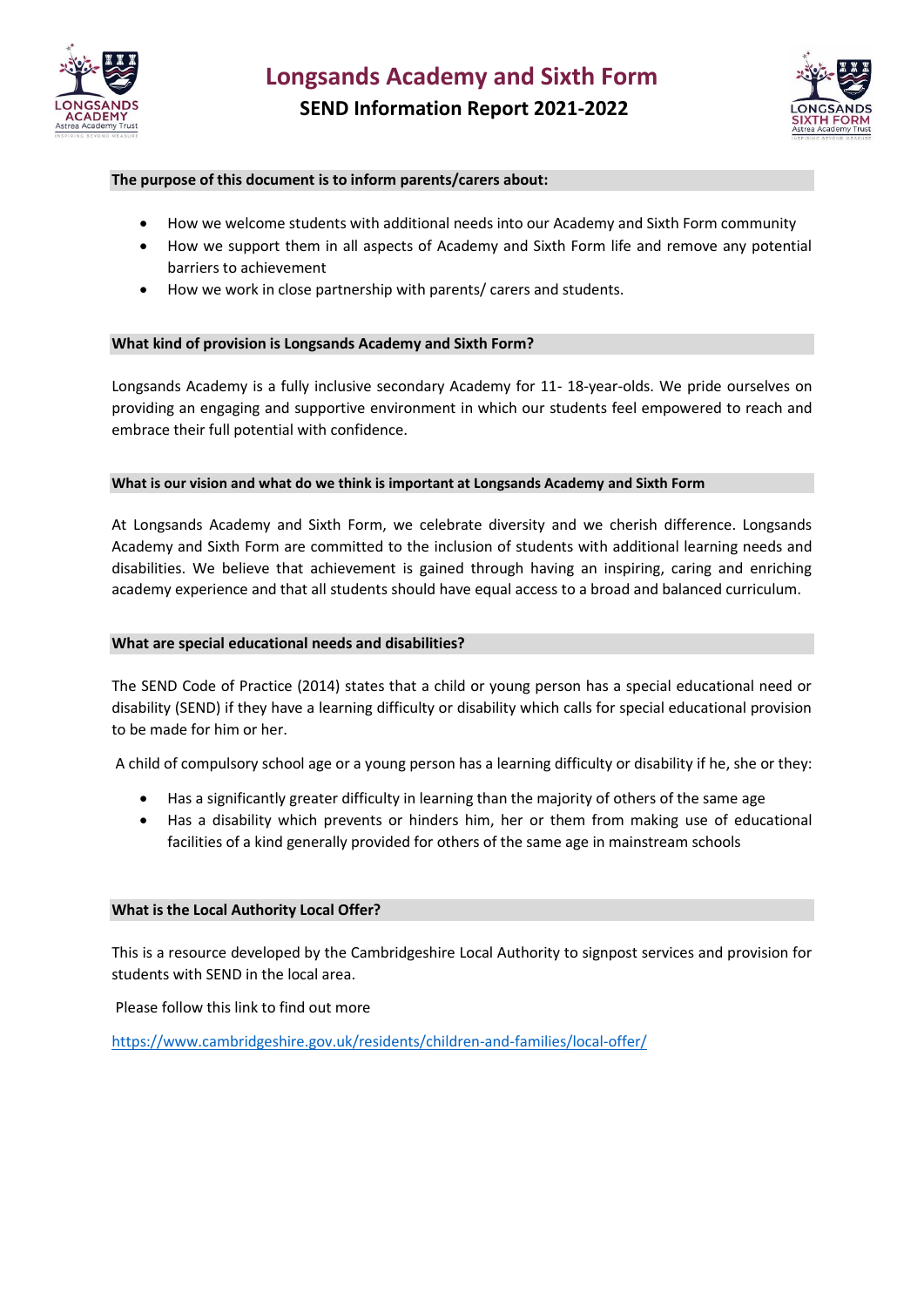#### **Where can I access independent help and support?**

- The Parent Partnership Service providing Cambridgeshire's SEND Information, Advice and Support Service (SENDIASS) offers impartial and confidential information [https://www.cambridgeshire.gov.uk/residents/children-and-families/local-offer/local-offer](https://www.cambridgeshire.gov.uk/residents/children-and-families/local-offer/local-offer-care-and-family-support/send-information-advice-and-support-service-sendiass/)[care-and-family-support/send-information-advice-and-support-service-sendiass/](https://www.cambridgeshire.gov.uk/residents/children-and-families/local-offer/local-offer-care-and-family-support/send-information-advice-and-support-service-sendiass/)
- Core Assets Children's Services: Commissioned by the Council for Disabled Children to deliver Independent Support to young people and their families. [www.coreassets.com/what-we-do/independent-support-service/](http://www.coreassets.com/what-we-do/independent-support-service/)
- IPSEA: Independent parental special educational advice. <http://www.ipsea.org.uk/>
- Pinpoint Cambridgeshire helps county parents/carers, especially those with children with additional needs and disabilities. They are able to offer support with:
- 1. [information](https://www.pinpoint-cambs.org.uk/useful-information/) and contacts with professionals and expert advisors
- 2. links to [support groups](https://www.pinpoint-cambs.org.uk/support-groups/) across the county
- 3. training and workshops on Autism and ADHD and Preparing for Adulthood (14-25s)
- 4. speaking up on issues affecting families
- 5. opportunities to [improve services](https://www.pinpoint-cambs.org.uk/improving-services/) such as health, social care and education
- 6. an annual conference showcasing support and services for Cambridgeshire families affected by disability and additional needs.

<https://www.pinpoint-cambs.org.uk/>

### **How do we consult with parents/carers of students with SEND and involve them in their child's education?**

We aim for open and transparent communication and consultation with students and their parents/carers. We prefer to meet and discuss things face to face, through student review meetings and other meetings as the need arises. Email can also be useful as it allows for clear communication which can be referred back to, as required.

Please contact the SENDCo here[: Patricia.Martin-Morales@astrea-longsands.org](mailto:Patricia.Martin-Morales@astrea-longsands.org)

# **How do we consult with students with SEND and involve them in their education?**

- Students with an EHCP have the opportunity to tell us what they think through the annual review
- Students are involved in writing their Learning plan and their views are shared on this plan
- Students will be invited to meetings about them, and we will respect their views on how they wish to participate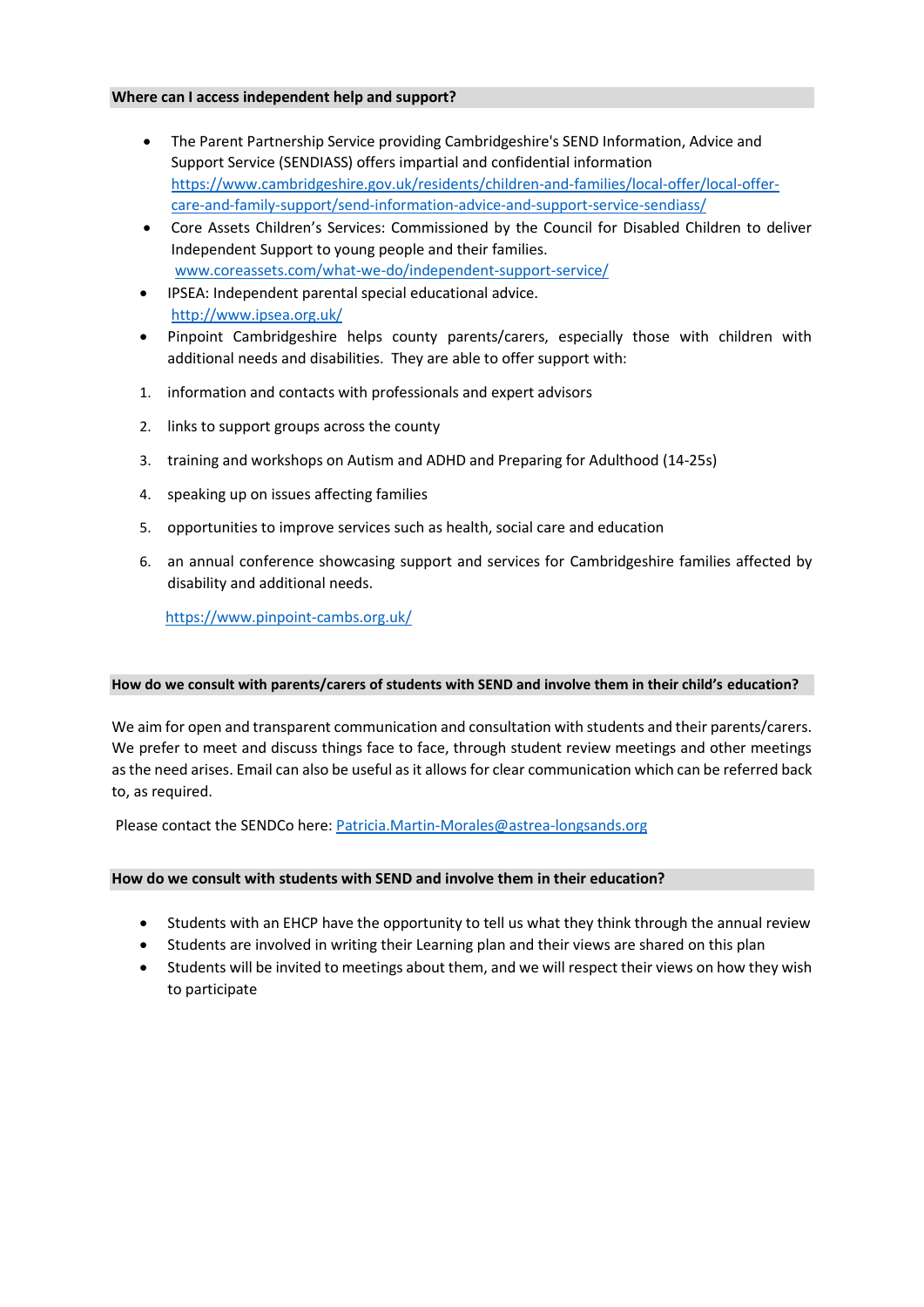# **What kinds of special educational needs and disabilities might students at Longsands Academy and Sixth Form have?**

There are 4 broad areas of SEND as described in the SEND Code of Practice (2014):

### • **Communication and Interaction**

Speech language and communication needs. Autism Spectrum Conditions, including Asperger's syndrome and Autism.

### • **Cognition and Learning**

Moderate and Severe learning needs including global learning delay. Specific learning needs, including dyslexia, dyspraxia and dyscalculia.

# • **Social, Emotional and Mental Health**

Difficulties with poor mental health and wellbeing including anxiety and depression. Difficulties with regulating and managing emotions. Disorders such as Attention Deficit Disorder, Attention Deficit, Hyperactivity Disorder, Attachment Disorder, Pathological Demand Avoidance, Obsessive Compulsive Disorder, Oppositional Defiant Disorder.

### • **Sensory and/or Physical**

Physical disability, vision or hearing impairment, multisensory impairment.

| What provision is available for students with SEND at Longsands Academy and Sixth Form? |  |
|-----------------------------------------------------------------------------------------|--|
|-----------------------------------------------------------------------------------------|--|

| Area of need                            | <b>Provision</b>                                                                                                                                                                                                                                                                                                                                                                                                                                                                                                                                                                                                                                                                                                                                                                                                                                                                                                                                                  |
|-----------------------------------------|-------------------------------------------------------------------------------------------------------------------------------------------------------------------------------------------------------------------------------------------------------------------------------------------------------------------------------------------------------------------------------------------------------------------------------------------------------------------------------------------------------------------------------------------------------------------------------------------------------------------------------------------------------------------------------------------------------------------------------------------------------------------------------------------------------------------------------------------------------------------------------------------------------------------------------------------------------------------|
| <b>General Support</b>                  | Staff at Longsands Academy and Sixth Form are committed to<br>٠<br>supporting students who have or may have special educational<br>needs. The first wave of support consists of excellent targeted<br>classroom teaching by subject teachers, following the Seven<br>Principles of a lesson at Longsands Academy and Sixth Form<br>Staff undertake continued professional development in relation to<br>SEND.<br>EHCP students have individual learning plans, which are documents<br>devised and reviewed by students, parents and staff. These are<br>shared with all adults working with the student<br>Teaching assistants work alongside teachers to provide additional<br>٠<br>support within some lessons and during intervention sessions<br>Break and lunch time provision includes supervised bases for<br>٠<br>smaller groups of students to eat and interact.<br>Supervised spaces are available for students to do homework, or<br>quiet activities. |
| <b>Communication and</b><br>Interaction | Targeted programs to improve communication and interaction skills<br>including:<br>Social stories<br>Targeted communication programs devised with close liaison with<br>speech and language therapy service.<br>Social skills groups                                                                                                                                                                                                                                                                                                                                                                                                                                                                                                                                                                                                                                                                                                                              |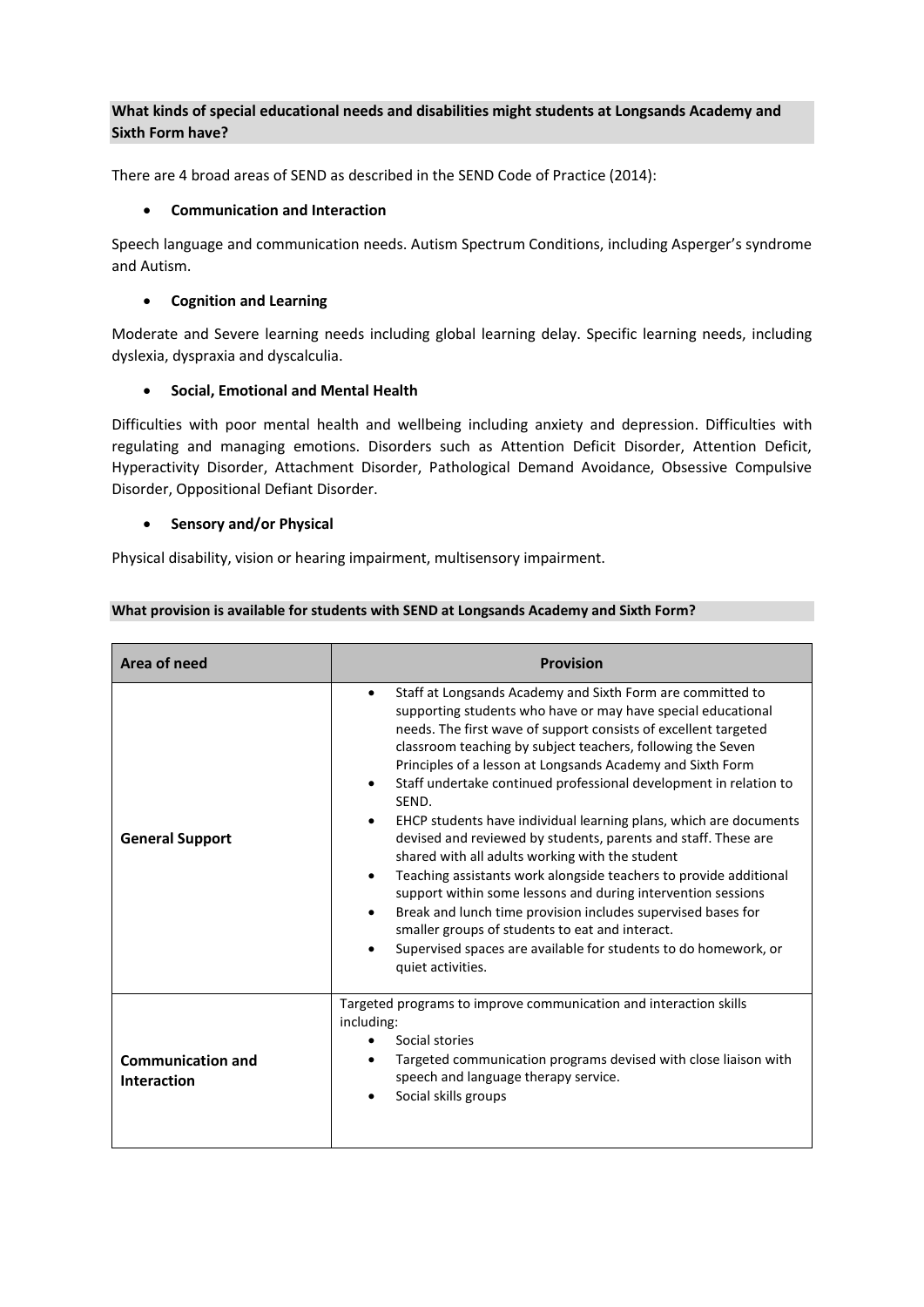| <b>Cognition and Learning</b>                              | If a student has difficulties with literacy and learning they can access:<br>Seven Principles of a lesson at Longsands Academy and Sixth Form<br>with appropriate differentiation<br>In class support<br>$\bullet$<br>Visual aids to support key vocabulary, concepts and themes<br>$\bullet$<br>Spelling Intervention<br>$\bullet$<br>Small group work with a specialist teacher.<br>$\bullet$<br>Catch Up Literacy Programme<br>$\bullet$<br><b>Additional Literacy Groups</b><br>$\bullet$<br><b>Corrective Reading Program</b><br>$\bullet$<br>Targeted Reading Interventions in small groups with specialist<br>teacher<br>Study Support lessons to allow pre-learning and over-learning of<br>٠<br>concepts<br>Assistive technology, including reading pens, laptops, alphasmarts<br>$\bullet$<br>and Surface Pro tablets.<br>If a student has difficulties with numeracy they can access:<br>Seven Principles of a lesson at Longsands Academy and Sixth Form<br>with appropriate differentiation<br>Visual aids and prompts<br>٠<br>In class support<br>Small group interventions<br>Catch Up Numeracy<br><b>Additional Maths Groups</b><br><b>Corrective Maths</b> |
|------------------------------------------------------------|-----------------------------------------------------------------------------------------------------------------------------------------------------------------------------------------------------------------------------------------------------------------------------------------------------------------------------------------------------------------------------------------------------------------------------------------------------------------------------------------------------------------------------------------------------------------------------------------------------------------------------------------------------------------------------------------------------------------------------------------------------------------------------------------------------------------------------------------------------------------------------------------------------------------------------------------------------------------------------------------------------------------------------------------------------------------------------------------------------------------------------------------------------------------------------|
| <b>Social, Emotional and Mental</b><br><b>Health needs</b> | Targeted programs support social and emotional development :<br>Anger management<br>Social Skills Groups<br>Extensive pastoral support is provided through various staff, including Form<br>Tutors, Heads of Year, Pastoral Student Support Officers, and the SEND<br>Team.<br>Referrals are also made to access more specialist mental health support,<br>including:<br>Centre 33 Counselling, YMCA, CHUMS, School Nurse and Child and<br>Adolescent Mental Health (CAMH) teams.                                                                                                                                                                                                                                                                                                                                                                                                                                                                                                                                                                                                                                                                                           |
| <b>Sensory and Physical needs</b>                          | Close liaison with multi-disciplinary teams including:<br>Physiotherapy,<br>٠<br>Occupational therapy<br>٠<br>Hearing and visual impairment specialist services<br>٠<br>Adaptation of teaching resources where needed, including the use<br>of ICT and accessible equipment<br>In class support<br>٠<br>Physiotherapy room fitted with hoists<br><b>Emergency Evacuation Mattress</b>                                                                                                                                                                                                                                                                                                                                                                                                                                                                                                                                                                                                                                                                                                                                                                                       |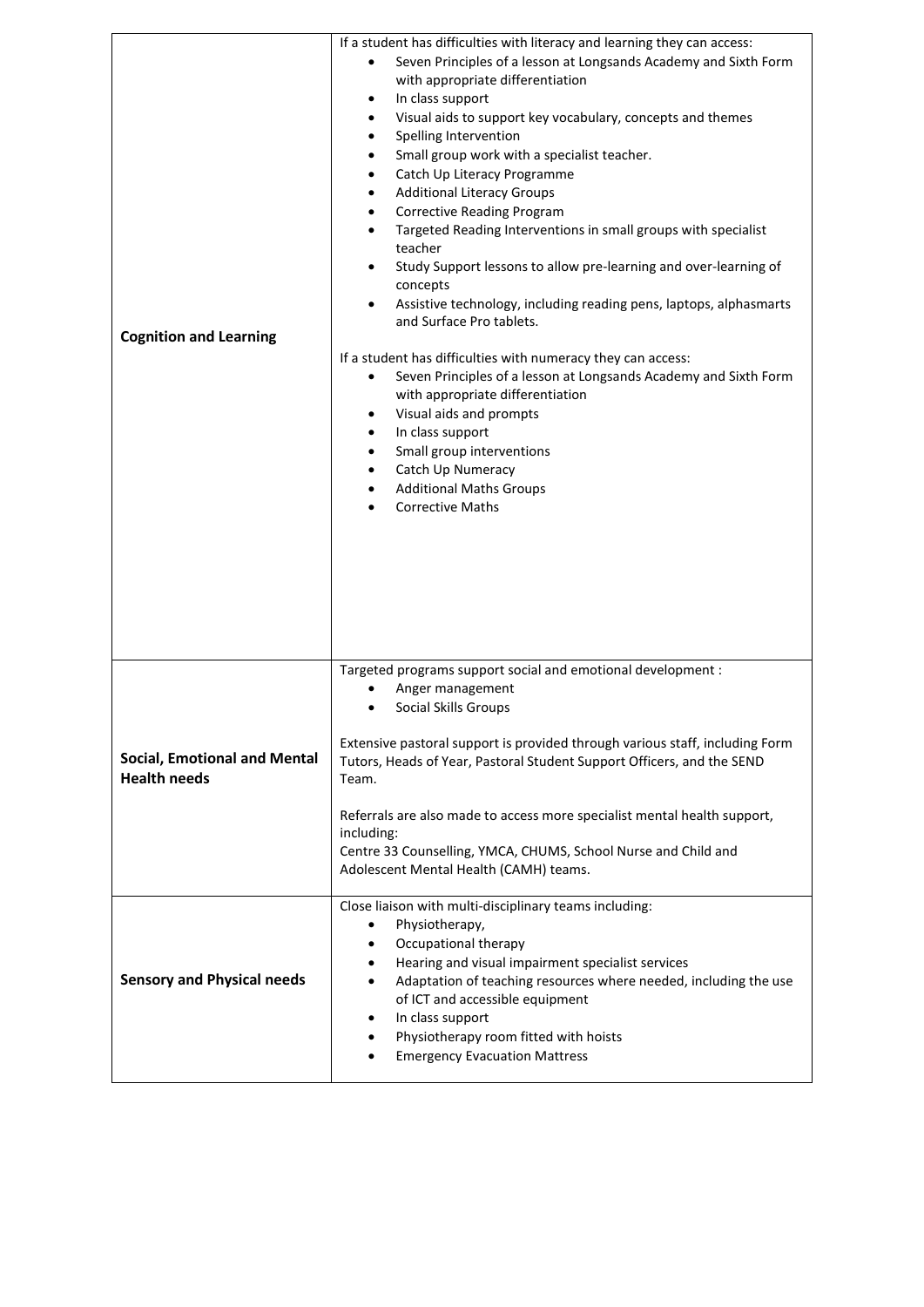### **How are students with SEND identified?**

• Information is shared from the primary school or previous school

• All Year 7 students are screened for cognitive ability, reading and spelling skills and the data analysed and compared with KS2 SATS results.

• Progress based on data collections is regularly reviewed and monitored

• The subject teacher will raise concerns with their head of department in the first instance. An initial cycle of subject focused Assess, Plan, Do and Review is carried out. If concerns remain, a referral is made to the SENDCo for further assessments and observations

- Parent referrals to SENDCo
- Head of Year referrals to SENDCo
- Referral from an outside agency

### **What training or expertise do staff have?**

- The SENDCo holds a National Award in SEN Coordination as well as having QTS and also holds a Level 5 Certificate in Specific Learning Difficulties, Level 7 Certificate in Assessing for Access Arrangements, Level 2 Understanding ASD and Tier 2 SLCN Difficulties.
- The Assistant SENDCo holds Level 3 Lead in Autism Certificate and HLTA Qualification.
- 15 TAs, the SENDCo and the Assistant SENDCo are Team-Teach trained.
- There is a part-time Specialist Teacher who holds a Level 7 Diploma in Specific Learning Difficulties. She is responsible for teaching small groups for reading and spelling intervention as well as supporting with Access Arrangements Assessment.
- In -house and specialist training is provided for all staff, with a comprehensive annual programme of CPD.
- Key staff have specialist training and qualifications in areas including: Dyslexia, Autism, Speech, Language and Communication, Emotional Health and Wellbeing.
- The SENDCo attends county and trust networking meetings and participates in online forums for SEN, Autism, ADHD and Specific Learning Difficulties.

### **How will the Academy and Sixth Form know that its provision for SEND is effective?**

We believe that regular monitoring and evaluation is vital to ensure effective SEND provision. The progress of students is regularly assessed and reviewed in order to determine the effectiveness of teaching for students with SEND and any additional intervention programs

We do this in several ways including:

- Regular learning walks
- Analysis of the attainment and achievement of different groups of students with SEND
- Monitoring of EHCP outcomes
- Post 16 destinations of young people with SEND
- Asking for the views of parents/carers and students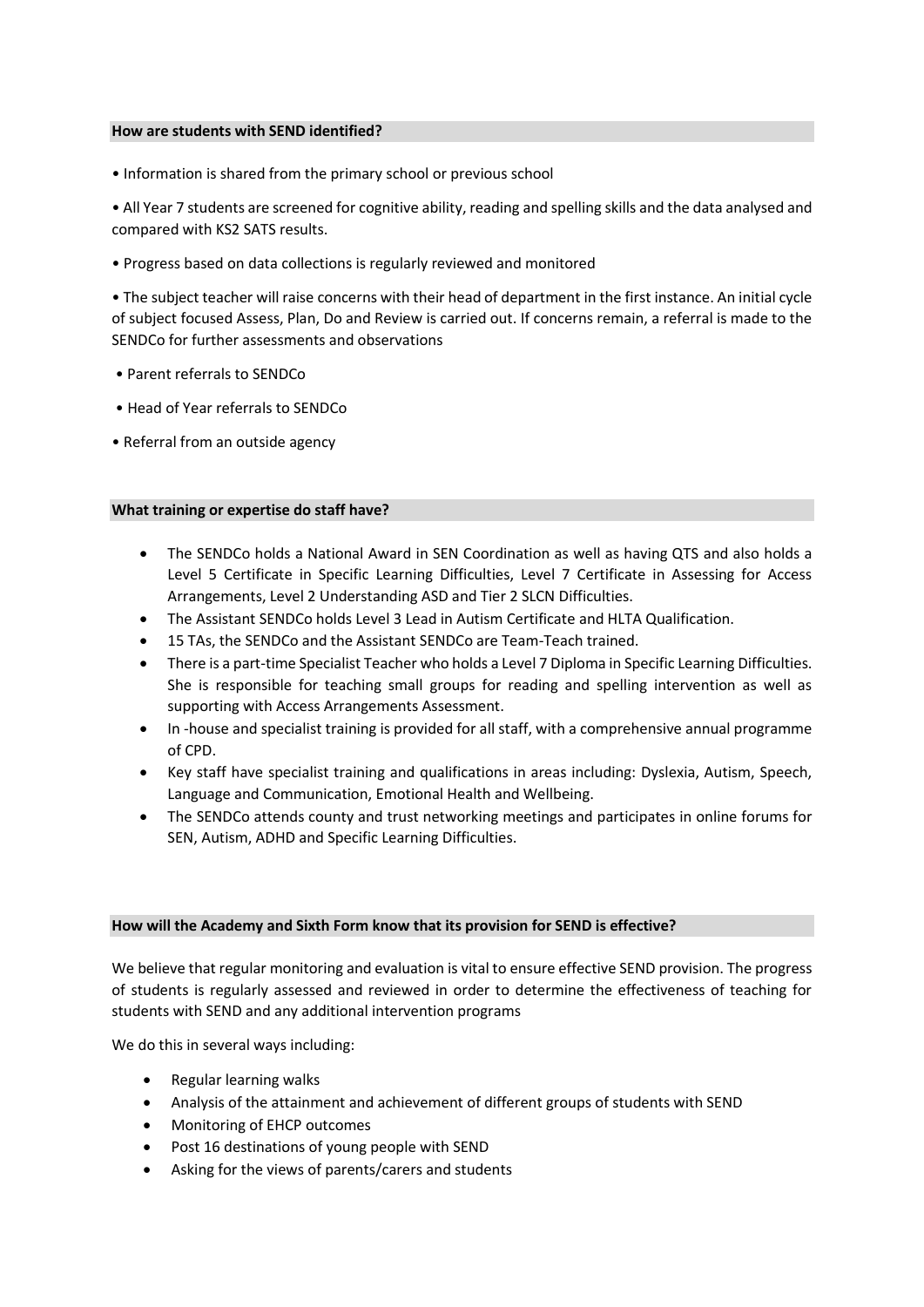- Regular monitoring by the Academy Trust
- Scrutiny of the effectiveness of interventions, monitoring progress through reading and spelling ages etc.
- Monitoring of the pastoral and behavioural records of students with SEND
- Monitoring the procedures for the identification and assessment

#### **Who is involved in supporting students with SEND?**

- Form tutors are the first point of contact

-The Assistant Principal responsible for line managing Inclusion, SEND and Pupil Premium is Mr Lesurf. His contact details are: [Alf.Lesurf@astrea-longsands.org](mailto:Alf.Lesurf@astrea-longsands.org)

- The Assistant Principal responsible for Literacy Development across the Academy is Ms Fox. Her contact details are[: Isabelle.Fox@astrea-longsands.org](mailto:Isabelle.Fox@astrea-longsands.org)

-The Special Educational Needs and Disabilities Coordinator (SENDCo) is responsible for overseeing the provision for SEND. She is responsible for overseeing the SEND Team, including the Assistant SENDCo, team of TAs and the Specialist Teacher. Her contact details are: Mrs Patricia Martin [Patricia.Martin-](mailto:Patricia.Martin-Morales@astrea-longsands.org)[Morales@astrea-longsands.org](mailto:Patricia.Martin-Morales@astrea-longsands.org)

-The Assistant SENDCo is responsible for supporting the SENDCo in her responsibilities. Her contact details are: Mrs Dawn Bacchu[s Dawn.Bacchus@astrea-longsands.org](mailto:Dawn.Bacchus@astrea-longsands.org)

-The SENDCo is responsible for assessing for Exam Access Arrangements and works closely with the Exams Manager (Mrs Margaret Carpenter) in their application and implementation.

Their contact details are: Mrs Margaret Carpenter [Margaret.Carpenter@astrea-longsands.org](mailto:Margaret.Carpenter@astrea-longsands.org) and Mrs Patricia Martin [Patricia.Martin-Morales@astrea-longsands.org](mailto:Patricia.Martin-Morales@astrea-longsands.org)

-The SEND Team includes a number of teaching assistants, some of whom hold higher level positions with specific areas of responsibility

| <b>Provider</b>                                 | <b>Services</b>                                                                                                                                               |
|-------------------------------------------------|---------------------------------------------------------------------------------------------------------------------------------------------------------------|
| Independent Advice                              | <b>SENDIASS</b><br><b>IPSEA</b><br>PinPoint<br>$\bullet$                                                                                                      |
| Services provided by our Academy Trust (Astrea) | Mable Speech Therapy and Counselling<br>$\bullet$<br><b>Educational Psychologist</b><br>School based Counsellor                                               |
| Local Authority Support Services                | Educational Psychologist,<br>$\bullet$<br>Hearing impairment team,<br>Visual impairment team,<br>Young people's workers,<br>Social workers<br>Early Help Team |

### **What specialist services are available?**